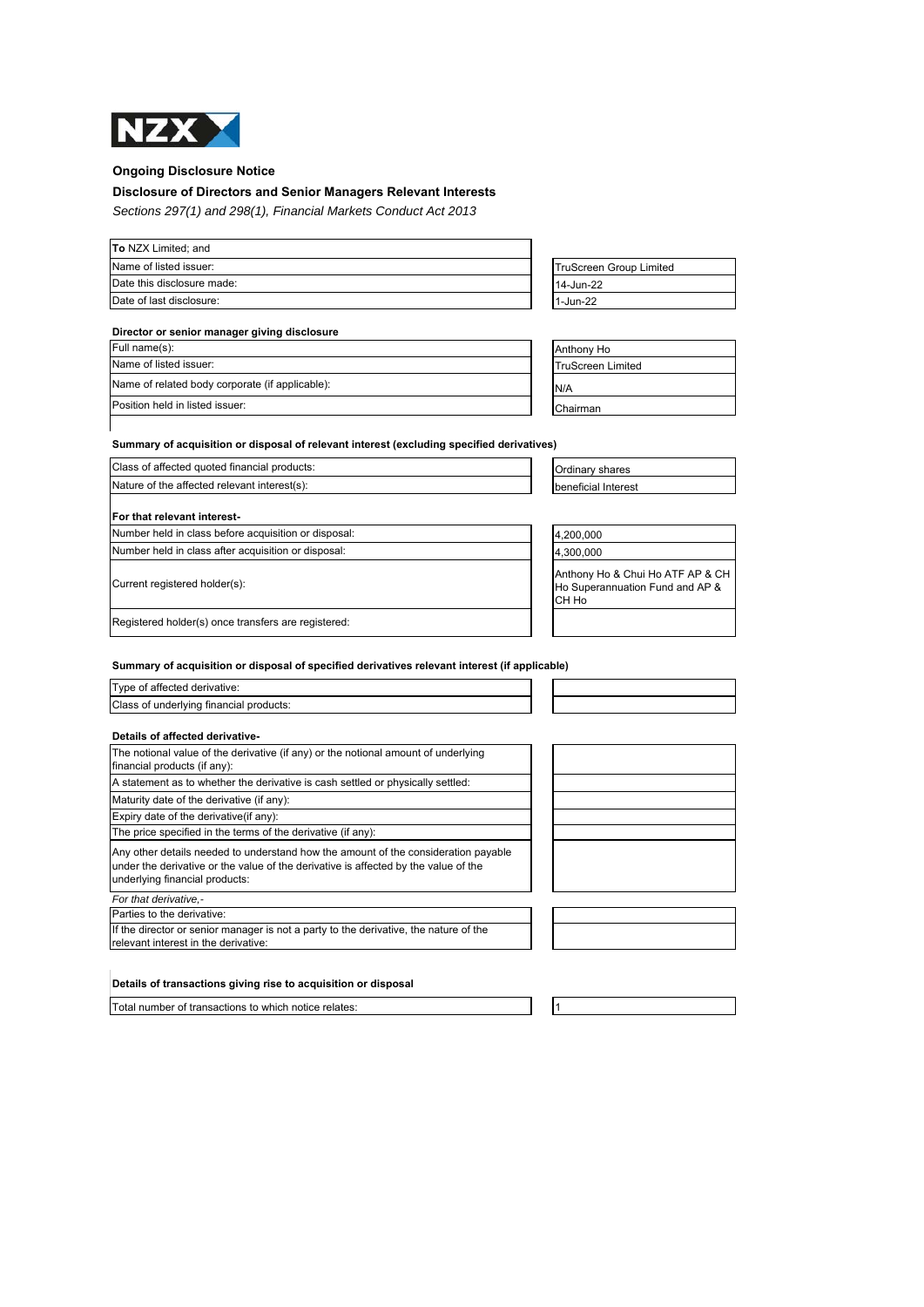# **Details of transactions requiring disclosure-**

| Date of transaction:                                                                                                                                                                                                                | 10/06/2022         |
|-------------------------------------------------------------------------------------------------------------------------------------------------------------------------------------------------------------------------------------|--------------------|
| Nature of transaction:                                                                                                                                                                                                              | On market purchase |
| Name of any other party or parties to the transaction (if known):                                                                                                                                                                   | N/A                |
| The consideration, expressed in New Zealand dollars, paid or received for the<br>acquisition or disposal. If the consideration was not in cash and cannot be readily by<br>converted into a cash value, describe the consideration: | A\$5.500           |
| Number of financial products to which the transaction related:                                                                                                                                                                      | 100.000            |
| If the issuer has a financial products trading policy that prohibits directors or senior                                                                                                                                            |                    |

managers from trading during any period without written clearance (a closed period) *include the following details—* Whether relevant interests were acquired or disposed of during a closed period:

Whether prior written clearance was provided to allow the acquisition or disposal to proceed during the closed period: Date of the prior written clearance (if any):

| 10/06/2022         |
|--------------------|
|                    |
| On market purchase |
| N/A                |
|                    |
| A\$5,500           |
|                    |
| 100.00             |

| <b>No</b> |  |  |
|-----------|--|--|
| N/A       |  |  |
| N/A       |  |  |

# **Summary of other relevant interests after acquisition or disposal:**

| Class of quoted financial products:  | <b>Ordinary Shares</b>     |
|--------------------------------------|----------------------------|
| Nature of relevant interest:         | <b>Beneficial Interest</b> |
| For that relevant interest,-         |                            |
| Number held in class:                | 4,300,000                  |
|                                      | Anthony Ho & Ch            |
|                                      | Ho Superannuatio           |
| Current registered holder(s):        | CH Ho                      |
| For a derivative relevant interest,- |                            |
| Type of derivative:                  |                            |
|                                      |                            |

& Chui Ho ATF AP&CH huation Fund and AP &

Unlisted options 2,000,000

| The notional value of the derivative (if any) or the notional amount of underlying<br>financial products (if any):                                                                                          | Nil                |
|-------------------------------------------------------------------------------------------------------------------------------------------------------------------------------------------------------------|--------------------|
| A statement as to whether the derivative is cash settled or physically settled:                                                                                                                             | Cash               |
| Maturity date of the derivative (if any):                                                                                                                                                                   | 27-Aug-22          |
| Expiry date of the derivative (if any):                                                                                                                                                                     | 27-Aug-22          |
| The price's specified terms (if any):                                                                                                                                                                       | 15 cents per share |
| Any other details needed to understand how the amount of the consideration payable<br>under the derivative or the value of the derivative is affected by the value of the<br>underlying financial products: |                    |
| For that derivative relevant interest,-                                                                                                                                                                     |                    |
| Parties to the derivative:<br>Anthony Ho                                                                                                                                                                    |                    |
| If the director or senior manager is not a party to the derivative, the nature of the<br>relevant interest in the derivative:                                                                               |                    |
|                                                                                                                                                                                                             |                    |

#### **Certification**

**Details of derivative,-**

| I, certify that, to the best of my knowledge and belief, the information contained in this |
|--------------------------------------------------------------------------------------------|
| disclosure is correct and that I am duly authorised to make this disclosure by all persons |
| for whom it is made.                                                                       |
| Signature of director or officer:                                                          |
|                                                                                            |

Date of signature:

or

Signature of person authorised to sign on behalf of director or officer: